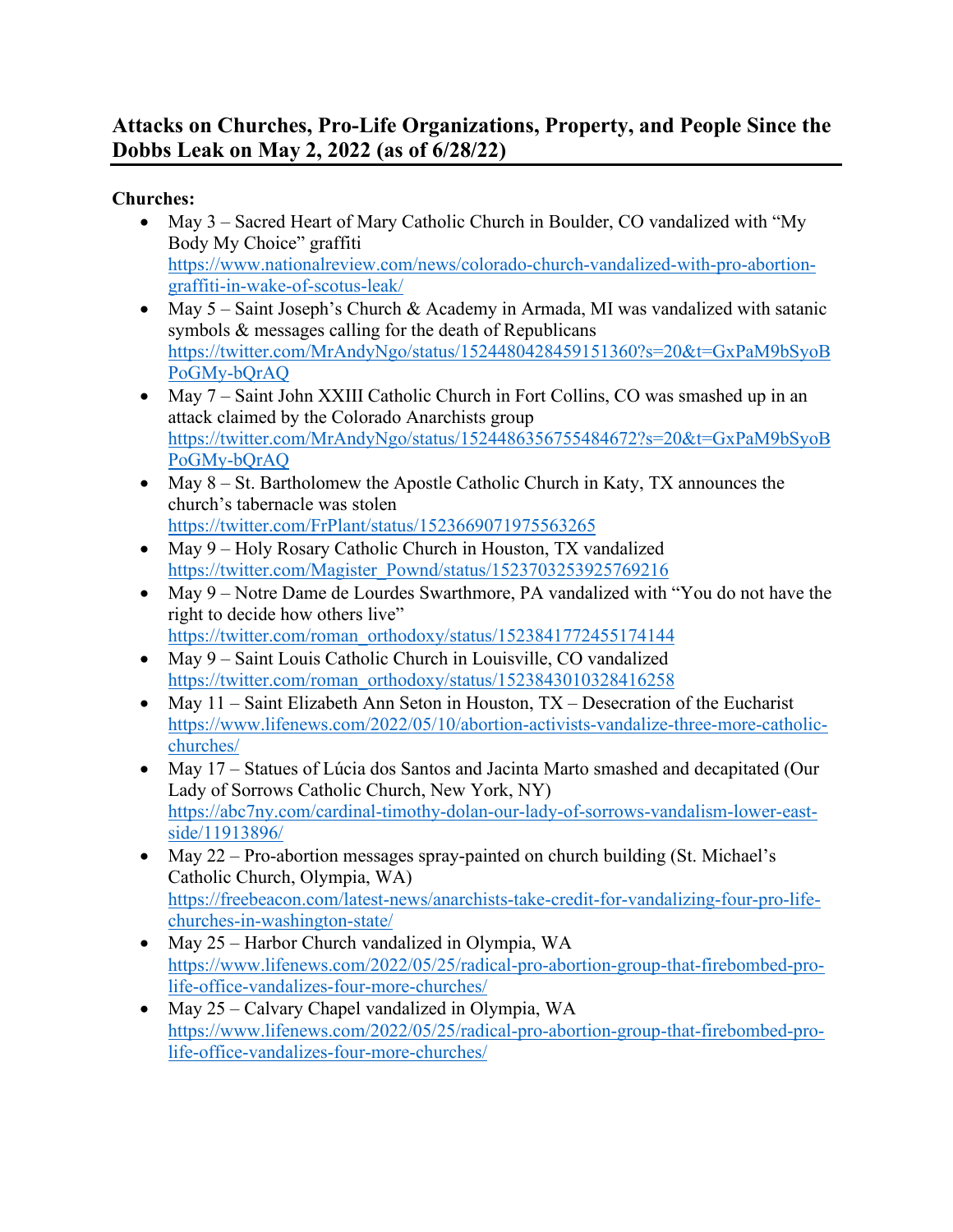- May 25 The Church of Jesus Christ of Latter-Day Saints vandalized in Olympia, WA [https://www.lifenews.com/2022/05/25/radical-pro-abortion-group-that-firebombed-pro](https://www.lifenews.com/2022/05/25/radical-pro-abortion-group-that-firebombed-pro-life-office-vandalizes-four-more-churches/)[life-office-vandalizes-four-more-churches/](https://www.lifenews.com/2022/05/25/radical-pro-abortion-group-that-firebombed-pro-life-office-vandalizes-four-more-churches/)
- May 26 Jackson, MS church vandalized with pro-abortion graffiti [https://www.lifenews.com/2022/05/26/abortion-activists-vandalize-mississippi-church](https://www.lifenews.com/2022/05/26/abortion-activists-vandalize-mississippi-church-as-pro-abortion-violence-continues-nationwide/)[as-pro-abortion-violence-continues-nationwide/](https://www.lifenews.com/2022/05/26/abortion-activists-vandalize-mississippi-church-as-pro-abortion-violence-continues-nationwide/)
- May 29 Tabernacle stolen, Holy Eucharist thrown on floor, statues of angels on the altar decapitated and destroyed (St. Augustine Catholic Church, Brooklyn, NY) [https://www.catholicnewsagency.com/news/251406/tabernacle-stolen-from-brooklyn](https://www.catholicnewsagency.com/news/251406/tabernacle-stolen-from-brooklyn-parish-church)[parish-church](https://www.catholicnewsagency.com/news/251406/tabernacle-stolen-from-brooklyn-parish-church)
- June 25 St. John Neumann Catholic Church spray painted with graffiti and attempted arson in Reston, VA <https://twitter.com/LindsayAWatts/status/1541187028779503616>
- June 25 Sacco Company Catholic Bookstore set fire in Houston, TX [https://www.catholicnewsagency.com/news/251653/investigation-underway-of-major](https://www.catholicnewsagency.com/news/251653/investigation-underway-of-major-fire-at-catholic-bookstore-in-houston)[fire-at-catholic-bookstore-in-houston](https://www.catholicnewsagency.com/news/251653/investigation-underway-of-major-fire-at-catholic-bookstore-in-houston)
- June 26 St. Colman Catholic Church destroyed by suspected arson in Raleigh County, WV

[https://www.catholicnewsagency.com/news/251648/catholic-church-attack-west-virginia](https://www.catholicnewsagency.com/news/251648/catholic-church-attack-west-virginia-destroyed-arson)[destroyed-arson](https://www.catholicnewsagency.com/news/251648/catholic-church-attack-west-virginia-destroyed-arson) 

## **Pro-Life Organizations/PRCs:**

- May 3 Trotter House in Austin, TX vandalized <https://www.foxnews.com/politics/5-pro-life-pregnancy-centers-vandalized-scotus-leak>
- May 5 Portland, OR Pregnancy Resource Center on SE Powell Blvd. was smashed up [https://twitter.com/MrAndyNgo/status/1524466721704325122?s=20&t=GxPaM9bSyoB](https://twitter.com/MrAndyNgo/status/1524466721704325122?s=20&t=GxPaM9bSyoBPoGMy-bQrAQ) [PoGMy-bQrAQ](https://twitter.com/MrAndyNgo/status/1524466721704325122?s=20&t=GxPaM9bSyoBPoGMy-bQrAQ)
- May 7 CWA headquarters had security system ripped out and vandalized in Washington, D.C. [https://www.dailywire.com/news/pro-life-womens-group-says-leftist-vandalized](https://www.dailywire.com/news/pro-life-womens-group-says-leftist-vandalized-urinated-on-their-office)[urinated-on-their-office](https://www.dailywire.com/news/pro-life-womens-group-says-leftist-vandalized-urinated-on-their-office)
- May 8 Wisconsin Family Action (FPC) was burned and vandalized <https://twitter.com/AlexanderShur/status/1523320097993076737>
- May 8 Oregon Right to Life office firebombed. No staff were injured [https://www.kgw.com/article/news/crime/molotov-cocktails-oregon-right-to-life](https://www.kgw.com/article/news/crime/molotov-cocktails-oregon-right-to-life-keizer/283-84ffd04a-41ba-47fd-99d9-7af4a61ddfde)[keizer/283-84ffd04a-41ba-47fd-99d9-7af4a61ddfde](https://www.kgw.com/article/news/crime/molotov-cocktails-oregon-right-to-life-keizer/283-84ffd04a-41ba-47fd-99d9-7af4a61ddfde)
- May 8 Pregnant women housing in Denton, TX vandalized <https://twitter.com/CaroleNovielli/status/1523033535195631616>
- May 8 Loreto House Pregnancy & Parenting Resource Center in Denton, TX vandalized [https://twitter.com/NTCatholic/status/1523331364061331457?s=20&t=Eu6EssIiXP1Wth](https://twitter.com/NTCatholic/status/1523331364061331457?s=20&t=Eu6EssIiXP1WthfKHAHAfQ) [fKHAHAfQ](https://twitter.com/NTCatholic/status/1523331364061331457?s=20&t=Eu6EssIiXP1WthfKHAHAfQ)
- May 8 First Care Women's Health in Manassas, VA vandalized <https://twitter.com/obianuju/status/1523759330511581185>
- May 13 Reisterstown, MD (Baltimore County) Alpha Pregnancy Center was vandalized with a threat & other graffiti by "Jane's Revenge"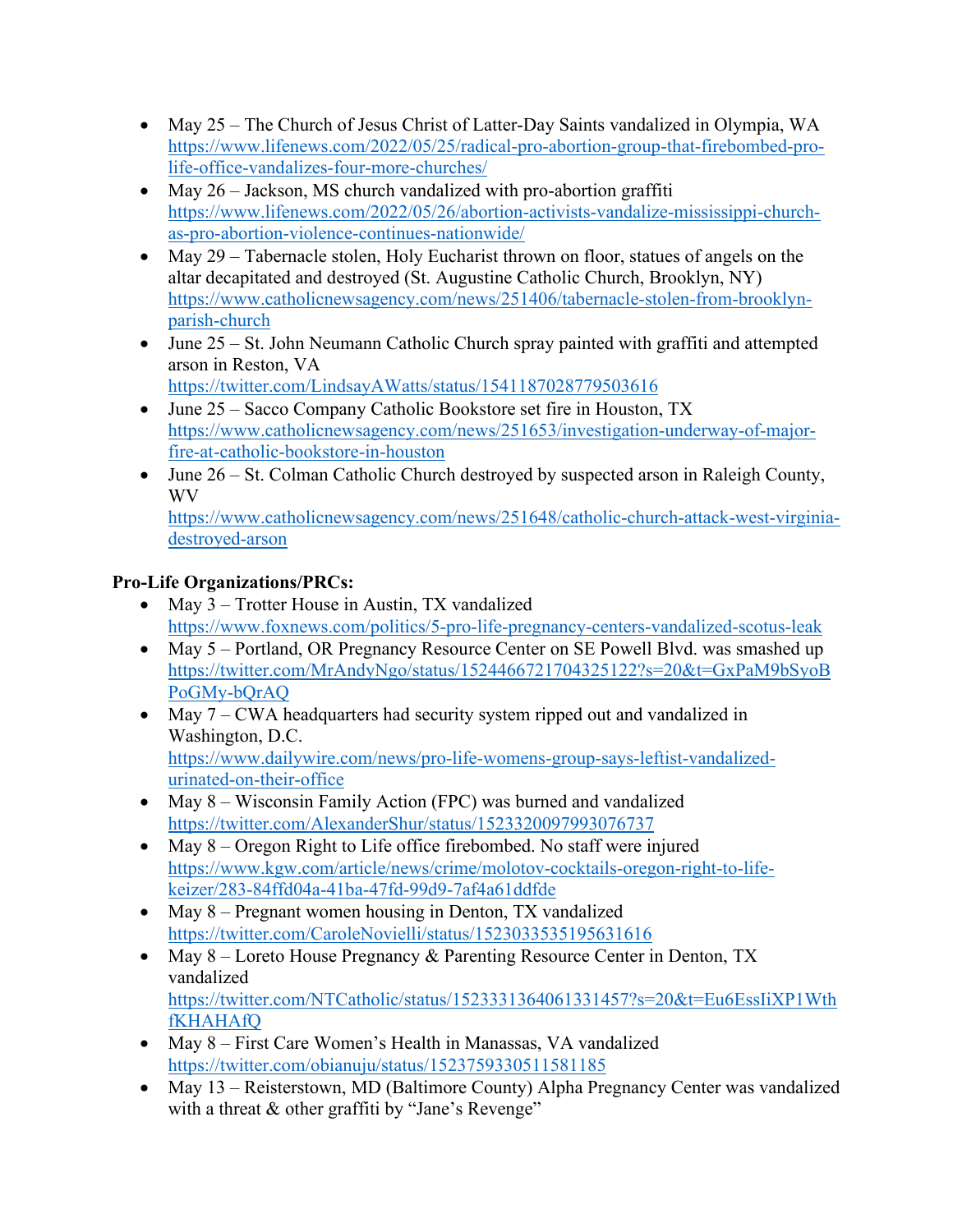[https://twitter.com/MrAndyNgo/status/1525940538511335429?s=20&t=GxPaM9bSyoB](https://twitter.com/MrAndyNgo/status/1525940538511335429?s=20&t=GxPaM9bSyoBPoGMy-bQrAQ) [PoGMy-bQrAQ](https://twitter.com/MrAndyNgo/status/1525940538511335429?s=20&t=GxPaM9bSyoBPoGMy-bQrAQ) 

- May 14 BirthRight pregnancy resource nonprofit in Frederick, MD was vandalized with pro-abortion graffiti [https://twitter.com/MrAndyNgo/status/1525941738396913666?s=20&t=GxPaM9bSyoB](https://twitter.com/MrAndyNgo/status/1525941738396913666?s=20&t=GxPaM9bSyoBPoGMy-bQrAQ) [PoGMy-bQrAQ](https://twitter.com/MrAndyNgo/status/1525941738396913666?s=20&t=GxPaM9bSyoBPoGMy-bQrAQ)
- May 17 Cherish Life America billboard attacked in Pittsburgh, PA [https://www.facebook.com/ProlifeAcrossAmerica/photos/a.427357340671492/74177063](https://www.facebook.com/ProlifeAcrossAmerica/photos/a.427357340671492/7417706308303192/) [08303192/](https://www.facebook.com/ProlifeAcrossAmerica/photos/a.427357340671492/7417706308303192/)
- May 20 Pro-life billboard vandalized in Portland, OR with "Abort the Supreme Court" [https://twitter.com/MrAndyNgo/status/1528804212833779712?s=20&t=mRkOAzYTfFB](https://twitter.com/MrAndyNgo/status/1528804212833779712?s=20&t=mRkOAzYTfFBME3qU6H32Mg) [ME3qU6H32Mg](https://twitter.com/MrAndyNgo/status/1528804212833779712?s=20&t=mRkOAzYTfFBME3qU6H32Mg)
- May 25 Women's Hope in Auburn, AL vandalized [https://oanow.com/news/local/the-thing-you-cant-compromise-on-as-a-catholic-vicar](https://oanow.com/news/local/the-thing-you-cant-compromise-on-as-a-catholic-vicar-parishioners-respond-to-vandalism-at/article_358b33a8-d86a-11ec-92fa-6bbb3b68c30a.html)[parishioners-respond-to-vandalism-at/article\\_358b33a8-d86a-11ec-92fa-](https://oanow.com/news/local/the-thing-you-cant-compromise-on-as-a-catholic-vicar-parishioners-respond-to-vandalism-at/article_358b33a8-d86a-11ec-92fa-6bbb3b68c30a.html)[6bbb3b68c30a.html](https://oanow.com/news/local/the-thing-you-cant-compromise-on-as-a-catholic-vicar-parishioners-respond-to-vandalism-at/article_358b33a8-d86a-11ec-92fa-6bbb3b68c30a.html)
- May 27 Northeast Portland Mother and Child Education Center vandalized [https://www.catholicsentinel.org/Content/News/Local/Article/Mother-and-Child-center](https://www.catholicsentinel.org/Content/News/Local/Article/Mother-and-Child-center-vandalized/2/35/45777)[vandalized/2/35/45777](https://www.catholicsentinel.org/Content/News/Local/Article/Mother-and-Child-center-vandalized/2/35/45777)
- May 27 Lynnwood, WA pro-life pregnancy center attacked [https://mynorthwest.com/3489169/next-step-pregnancy-center-vandalized-lynnwood-pro](https://mynorthwest.com/3489169/next-step-pregnancy-center-vandalized-lynnwood-pro-abortions-rights/)[abortions-rights/](https://mynorthwest.com/3489169/next-step-pregnancy-center-vandalized-lynnwood-pro-abortions-rights/)
- May 28 Threats and pro-abortion messages spray-painted on building (South Broward Pregnancy Help Center, Miami, FL) [https://www.miamiarch.org/CatholicDiocese.php?op=Article\\_archdiocese-of-miami](https://www.miamiarch.org/CatholicDiocese.php?op=Article_archdiocese-of-miami-respect-life-office-vandalized)[respect-life-office-vandalized](https://www.miamiarch.org/CatholicDiocese.php?op=Article_archdiocese-of-miami-respect-life-office-vandalized)
- May 30 Respect Life Office in Hollywood, FL vandalized [https://www.lifenews.com/2022/06/03/pro-abortion-violence-continues-as-abortion](https://www.lifenews.com/2022/06/03/pro-abortion-violence-continues-as-abortion-activists-vandalize-catholic-pro-life-office/)[activists-vandalize-catholic-pro-life-office/](https://www.lifenews.com/2022/06/03/pro-abortion-violence-continues-as-abortion-activists-vandalize-catholic-pro-life-office/)
- May 30 Dove Medical Pregnancy Center in Eugene, OR vandalized [https://twitter.com/MrAndyNgo/status/1531427308669702145?s=20&t=xAKeZnGDcee0](https://twitter.com/MrAndyNgo/status/1531427308669702145?s=20&t=xAKeZnGDcee03E11009koQ) [3E11009koQ](https://twitter.com/MrAndyNgo/status/1531427308669702145?s=20&t=xAKeZnGDcee03E11009koQ)
- June 2 Agape Pregnancy Center vandalized in Des Moines, IA [https://www.desmoinesregister.com/story/news/politics/2022/06/13/janes-revenge](https://www.desmoinesregister.com/story/news/politics/2022/06/13/janes-revenge-abortion-group-claims-vandalism-des-moines-pregnancy-center/7611008001/)[abortion-group-claims-vandalism-des-moines-pregnancy-center/7611008001/](https://www.desmoinesregister.com/story/news/politics/2022/06/13/janes-revenge-abortion-group-claims-vandalism-des-moines-pregnancy-center/7611008001/)
- June  $2 -$  Community PRC vandalized with nails in the parking lot, spray painted graffiti, broken glass in Anchorage, Alaska [https://alaskawatchman.com/2022/06/09/anchorage-pro-life-center-vandalized-with](https://alaskawatchman.com/2022/06/09/anchorage-pro-life-center-vandalized-with-graffiti-broken-glass-and-nails/)[graffiti-broken-glass-and-nails/](https://alaskawatchman.com/2022/06/09/anchorage-pro-life-center-vandalized-with-graffiti-broken-glass-and-nails/)
- June 3 Washington, D.C. Capitol Hill Pregnancy Center vandalized <https://www.foxnews.com/us/washington-dc-abortion-pregnancy-vandalized>
- June 4 Care Net Puget Sound pregnancy center offices' doors plastered with proabortion posters in Federal Way, WA <https://www.liveaction.org/news/pro-abortion-violence-escalates-overturn-roe/>
- June 7 Buffalo, NY pro-life pregnancy center firebombed by Jane's Revenge (the same group who attacked Wisconsin Family Action)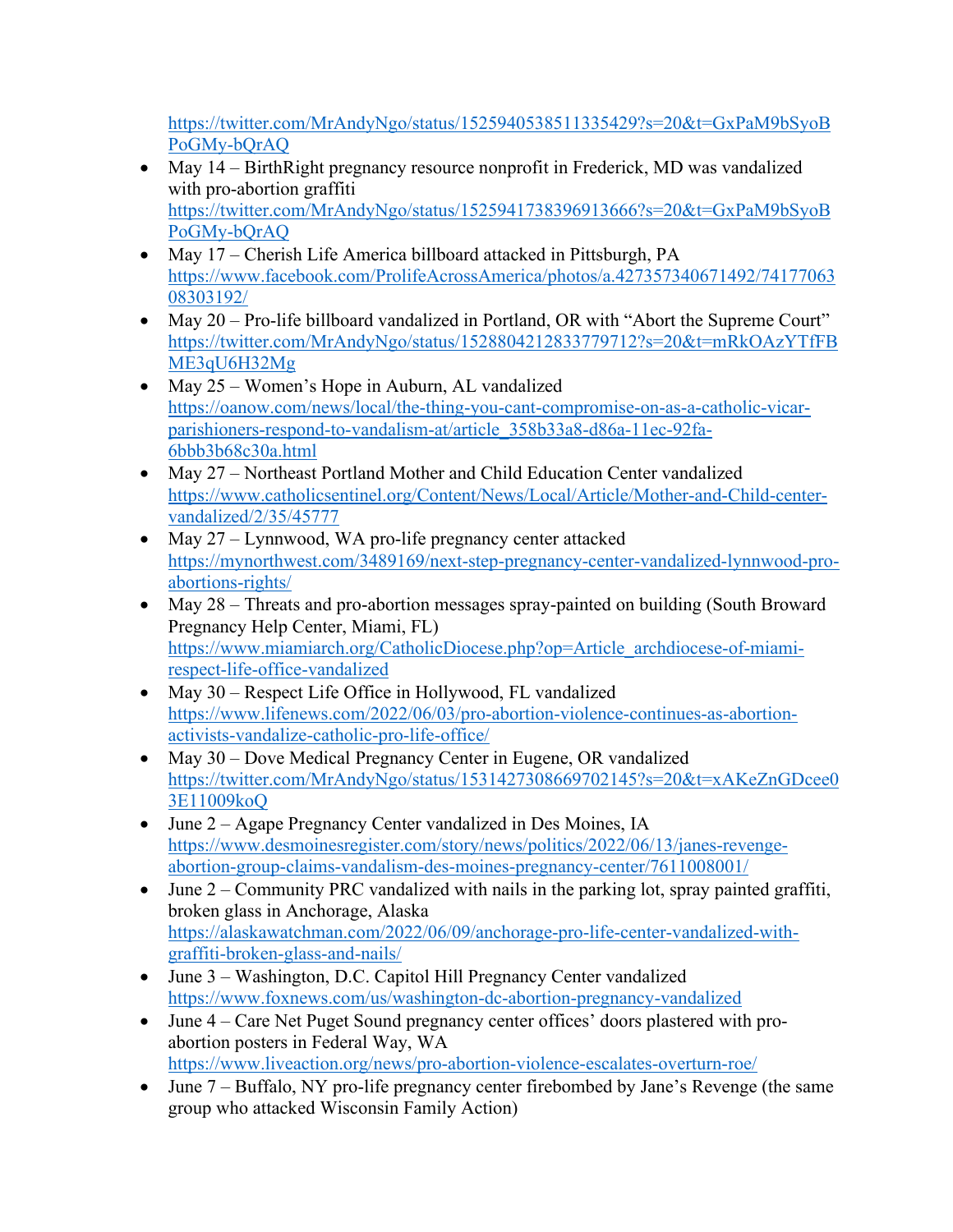[https://www.nationalreview.com/news/pro-abortion-terrorists-firebomb-buffalo-pro-life](https://www.nationalreview.com/news/pro-abortion-terrorists-firebomb-buffalo-pro-life-pregnancy-center/)[pregnancy-center/](https://www.nationalreview.com/news/pro-abortion-terrorists-firebomb-buffalo-pro-life-pregnancy-center/) 

- June 7 Pro-life pregnancy center vandalized in Asheville, NC [https://www.catholicnewsagency.com/news/251480/vandalism-pro-life-pregnancy](https://www.catholicnewsagency.com/news/251480/vandalism-pro-life-pregnancy-center-north-carolina)[center-north-carolina](https://www.catholicnewsagency.com/news/251480/vandalism-pro-life-pregnancy-center-north-carolina)
- June 8 Options 360 in Vancouver, WA, was hit with red paint last night and had "Jane's Revenge" written on the front of the building [https://twitter.com/AlissaAzar/status/1534969525459767296?s=20&t=Nh9tZfidRGN38](https://twitter.com/AlissaAzar/status/1534969525459767296?s=20&t=Nh9tZfidRGN38MHsnhV0ag) [MHsnhV0ag](https://twitter.com/AlissaAzar/status/1534969525459767296?s=20&t=Nh9tZfidRGN38MHsnhV0ag)
- June 11 Gresham Pregnancy Resource Center firebombed in Gresham, OR [https://www.oregonlive.com/crime/2022/06/federal-investigators-looking-into](https://www.oregonlive.com/crime/2022/06/federal-investigators-looking-into-suspicious-fire-at-gresham-pregnancy-center.html)[suspicious-fire-at-gresham-pregnancy-center.html](https://www.oregonlive.com/crime/2022/06/federal-investigators-looking-into-suspicious-fire-at-gresham-pregnancy-center.html)
- June 11 Hope Pregnancy Center vandalized with smashed windows and graffiti in Philadelphia, PA [https://www.catholicnewsagency.com/news/251546/philadelphia-pro-life-clinic](https://www.catholicnewsagency.com/news/251546/philadelphia-pro-life-clinic-vandalized)[vandalized](https://www.catholicnewsagency.com/news/251546/philadelphia-pro-life-clinic-vandalized)
- June 13 Property destruction and attempted arson at the office of Washington State Rep. Andy Barkis, a pro-life Republican in Boston Harbor, WA <https://twitter.com/jtwilcox111/status/1536460651324878853>
- June 15 Minnesota Citizens Concerned for Life offices vandalized in Minneapolis, MN [https://twitter.com/MCCL\\_org/status/1537157844897767424?s=20&t=2bonx5eGZPwtQ](https://twitter.com/MCCL_org/status/1537157844897767424?s=20&t=2bonx5eGZPwtQNOC8GGn3Q) [NOC8GGn3Q](https://twitter.com/MCCL_org/status/1537157844897767424?s=20&t=2bonx5eGZPwtQNOC8GGn3Q)
- June 19 Lennon Pregnancy Center in Dearborn Heights, MI has glass doors and windows smashed and is vandalized with spray paint [https://theparadise.ng/pro-abortion-terrorist-group-claims-to-have-attacked-two-detroit](https://theparadise.ng/pro-abortion-terrorist-group-claims-to-have-attacked-two-detroit-area-pregnancy-centers/)[area-pregnancy-centers/](https://theparadise.ng/pro-abortion-terrorist-group-claims-to-have-attacked-two-detroit-area-pregnancy-centers/)
- June 19 The Pregnancy Care Center in Redford, MI has glass doors and windows smashed and is vandalized with spray paint [https://www.lifenews.com/2022/06/22/pro-abortion-domestic-terrorists-destroy-pro-life](https://www.lifenews.com/2022/06/22/pro-abortion-domestic-terrorists-destroy-pro-life-pregnancy-center-smashing-doors-and-windows/)[pregnancy-center-smashing-doors-and-windows/](https://www.lifenews.com/2022/06/22/pro-abortion-domestic-terrorists-destroy-pro-life-pregnancy-center-smashing-doors-and-windows/)
- June 21 The offices of Jackson Right to Life and the campaign headquarters of Rep. Tim Walberg (R-Mich.) are graffitied and a glass door is smashed in Jackson, MI <https://twitter.com/sbaprolife/status/1539691573054738432>
- June 24 Tree of Life Pregnancy Support Center vandalized with graffiti in Paso Robles, CA [https://pasoroblesdailynews.com/paso-robles-pregnancy-center-vandalized-reports](https://pasoroblesdailynews.com/paso-robles-pregnancy-center-vandalized-reports-say/145894/)
	- [say/145894/](https://pasoroblesdailynews.com/paso-robles-pregnancy-center-vandalized-reports-say/145894/)
- June 25 Life Choices pregnancy center vandalized and set on fire in Longmont, CO [https://nypost.com/2022/06/25/christian-pregnancy-center-in-colorado-vandalized](https://nypost.com/2022/06/25/christian-pregnancy-center-in-colorado-vandalized-burned-after-roe-v-wade-reversal/)[burned-after-roe-v-wade-reversal/](https://nypost.com/2022/06/25/christian-pregnancy-center-in-colorado-vandalized-burned-after-roe-v-wade-reversal/)
- June 25 Blue Ridge Pregnancy Center spray painted with graffiti and multiple windows broken in Lynchburg, VA [https://wset.com/news/local/lynchburg-police-investigating-blue-ridge-pregnancy](https://wset.com/news/local/lynchburg-police-investigating-blue-ridge-pregnancy-vandalism)[vandalism](https://wset.com/news/local/lynchburg-police-investigating-blue-ridge-pregnancy-vandalism)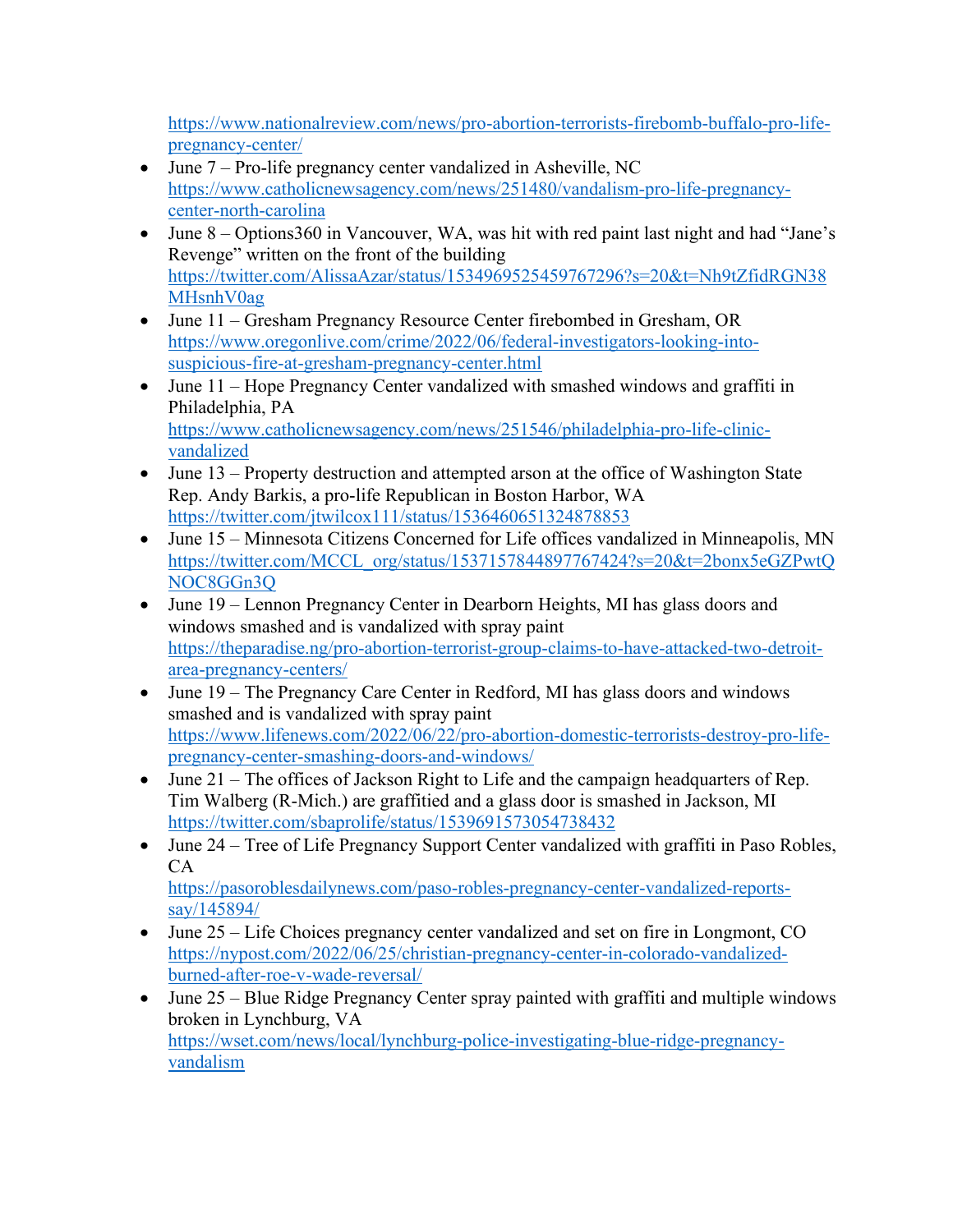## **Other Incidents:**

- May 2 Pro-life student organization memorial vandalized in St. Louis, MO <https://campusreform.org/article?id=19517>
- May  $3$  Pro-abortion activists injure two police officers in assault, smash police cars in Los Angeles, CA [https://www.nbclosangeles.com/news/local/abortion-protest-downtown-la-lapd-officer](https://www.nbclosangeles.com/news/local/abortion-protest-downtown-la-lapd-officer-injured/2885093/)[injured/2885093/](https://www.nbclosangeles.com/news/local/abortion-protest-downtown-la-lapd-officer-injured/2885093/)
- May 4 Students for Life activists assaulted in Indianapolis protest [https://studentsforlife.org/2022/05/10/video-abortion-supporters-blm-spokesperson](https://studentsforlife.org/2022/05/10/video-abortion-supporters-blm-spokesperson-assault-pro-life-activists-in-indianapolis-protest/)[assault-pro-life-activists-in-indianapolis-protest/](https://studentsforlife.org/2022/05/10/video-abortion-supporters-blm-spokesperson-assault-pro-life-activists-in-indianapolis-protest/)
- May 8 "Handmaids Tale" disruption and protest at Cathedral of our Lady of the Angels in Los Angeles, CA <https://twitter.com/Romangod7/status/1523368533119234048>
- May  $8 -$  Pro-abortion feminist calls for killing pro-life Americans, celebrates fire bombing on Twitter

<https://twitter.com/JerryDunleavy/status/1523452628575072256>

- May 9 Pro-choice demonstrators attack, spit on "Students for Kari" volunteers in Phoenix, AZ [https://www.thecollegefix.com/watch-pro-choice-demonstrators-attack-spit-on-students](https://www.thecollegefix.com/watch-pro-choice-demonstrators-attack-spit-on-students-for-kari-volunteers/)[for-kari-volunteers/](https://www.thecollegefix.com/watch-pro-choice-demonstrators-attack-spit-on-students-for-kari-volunteers/)
- May 10 Senator Collins of Maine reports abortion rights message written in chalk outside her home, receives threatening letters and phone calls [https://www.bostonglobe.com/2022/05/11/metro/sen-collins-reported-abortion-rights](https://www.bostonglobe.com/2022/05/11/metro/sen-collins-reported-abortion-rights-chalk-message-front-maine-house-has-received-threatening-letters-phone-calls/)[chalk-message-front-maine-house-has-received-threatening-letters-phone-calls/](https://www.bostonglobe.com/2022/05/11/metro/sen-collins-reported-abortion-rights-chalk-message-front-maine-house-has-received-threatening-letters-phone-calls/)
- May 11 St. Patrick's Old Cathedral in New York City receives several bomb threats and arson threats [https://www.lifenews.com/2022/05/11/abortion-activists-threaten-to-bomb-burn-down](https://www.lifenews.com/2022/05/11/abortion-activists-threaten-to-bomb-burn-down-catholic-church/)[catholic-church/](https://www.lifenews.com/2022/05/11/abortion-activists-threaten-to-bomb-burn-down-catholic-church/)
- May 14 Two arrested after woman kicks police officer at pro-choice rally in Boise, ID [https://www.ktvb.com/article/news/crime/two-arrested-abortion-rallies-boise/277-](https://www.ktvb.com/article/news/crime/two-arrested-abortion-rallies-boise/277-234aa267-e3c3-40eb-bd94-2ac5070e8fd1) [234aa267-e3c3-40eb-bd94-2ac5070e8fd1](https://www.ktvb.com/article/news/crime/two-arrested-abortion-rallies-boise/277-234aa267-e3c3-40eb-bd94-2ac5070e8fd1)
- May 15 Chairwoman for Planned Parenthood's Arizona branch bragged about her husband assaulting someone in a "Blacks for Trump" shirt at a "Bans Off Our Bodies" rally

[https://www.lifenews.com/2022/05/18/planned-parenthood-chair-brags-how-her](https://www.lifenews.com/2022/05/18/planned-parenthood-chair-brags-how-her-husband-assaulted-man-in-blacks-for-trump-shirt/)[husband-assaulted-man-in-blacks-for-trump-shirt/](https://www.lifenews.com/2022/05/18/planned-parenthood-chair-brags-how-her-husband-assaulted-man-in-blacks-for-trump-shirt/)

- May 15 Woman disrupts Sunday services held by pregnancy center, shouting and hurling objects in Long Beach, CA <https://www.facebook.com/watch/?v=478468130632657>
- May 26 Seven students suspended from Hunterdon Central Regional High School in New Jersey after verbally and physically assaulting a student holding a pro-life sign [https://www.ncregister.com/cna/catholic-pro-life-student-attacked-at-public-school](https://www.ncregister.com/cna/catholic-pro-life-student-attacked-at-public-school-school-criticized-for-lack-of-protection)[school-criticized-for-lack-of-protection](https://www.ncregister.com/cna/catholic-pro-life-student-attacked-at-public-school-school-criticized-for-lack-of-protection)
- June  $4$  Pro-abortion group accosts a Catholic pro-life procession in NYC [https://www.nationalreview.com/news/pro-abortion-protesters-mob-catholic-pro-life](https://www.nationalreview.com/news/pro-abortion-protesters-mob-catholic-pro-life-procession/)[procession/](https://www.nationalreview.com/news/pro-abortion-protesters-mob-catholic-pro-life-procession/)